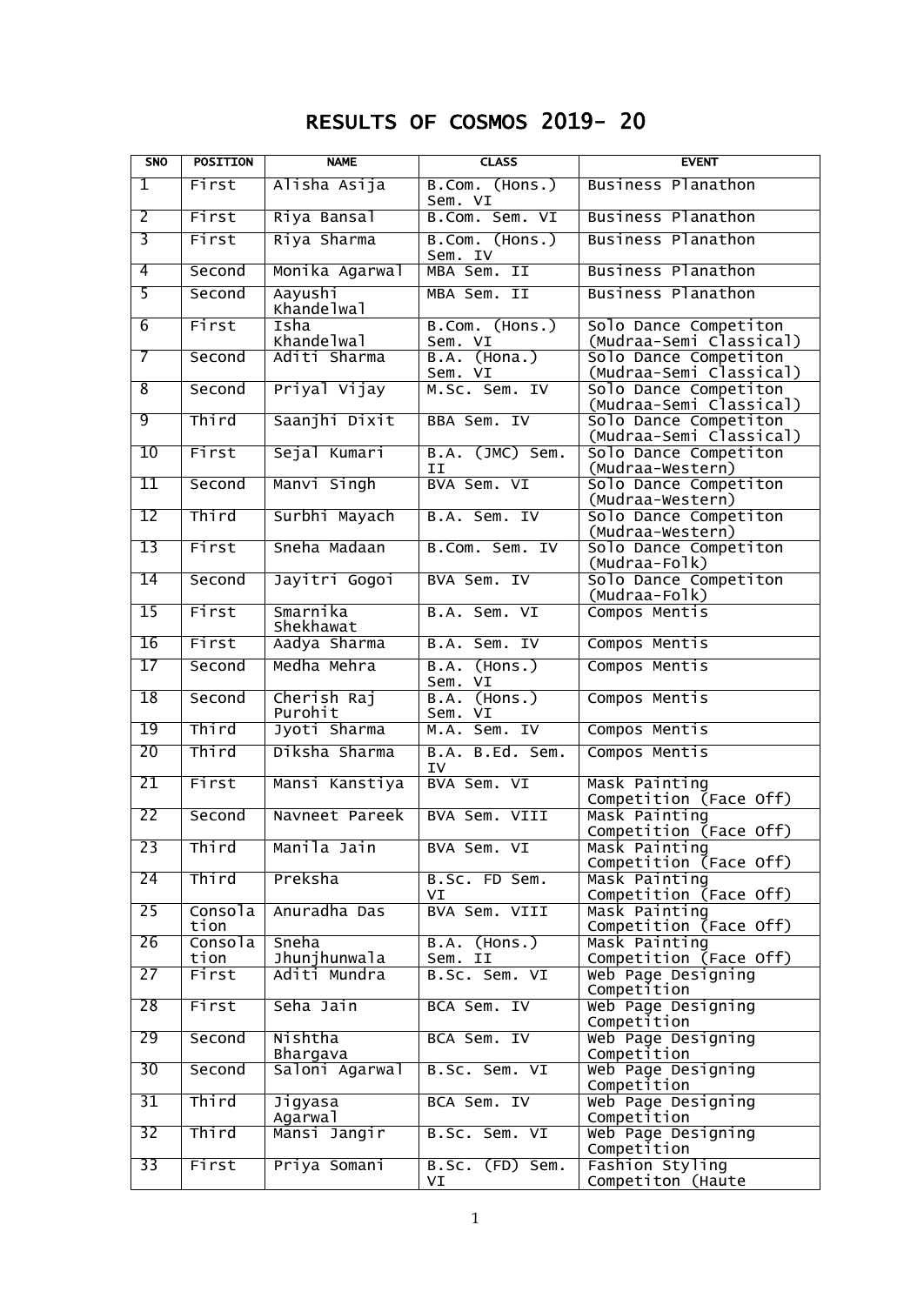|                 |        |                           |                                 | Couture)                                             |
|-----------------|--------|---------------------------|---------------------------------|------------------------------------------------------|
| $\overline{34}$ | First  | Tanishka singh<br>Rathore | B.Sc. (FD) Sem.<br>VT           | Fashion Styling<br>Competiton (Haute<br>Couture)     |
| 35              | First  | Megha Gupta               | B.Sc. (FD) Sem.<br>VI           | Fashion Styling<br>Competiton (Haute<br>Couture)     |
| 36              | First  | Lawanya Sharma            | B.A. Sem. II                    | Fashion Styling<br>Competiton (Haute<br>Couture)     |
| 37              | Second | Nisha Gurung              | B.Com. (Hons.)Se<br>m. VI       | Fashion Styling<br>Competiton (Haute<br>Couture)     |
| 38              | Second | Nandani<br>Choudhary      | B.Com.(Hons.)Se<br>m. VI        | Fashion Styling<br>Competiton (Haute<br>Couture)     |
| 39              | Second | Tanvi Singh<br>Gurjar     | B.A. (Hons.) Sem.<br>ΙV         | Fashion Styling<br>Competiton (Haute<br>Couture)     |
| 40              | Third  | Pragya Chauhan            | B.Sc. Sem. II                   | Fashion Styling<br>Competiton (Haute<br>Couture)     |
| 41              | Third  | Aastha<br>Khandelwal      | B.Sc. Sem. II                   | Fashion Styling<br>Competiton (Haute<br>Couture)     |
| 42              | Third  | Samridhi Jain             | B.Sc. Sem. II                   | Fashion Styling<br>Competiton (Haute<br>Couture)     |
| 43              | Third  | Somya<br>Khandelwal       | B.Sc. Sem. II                   | Fashion Styling<br>Competiton (Haute<br>Couture)     |
| 44              | First  | Priyal Mathur             | B.Com. (Hons.)<br>Sem. VI       | Prop Tempore                                         |
| 45              | Second | Aqsa Ali                  | B.Sc. Sem. VI                   | Prop Tempore                                         |
| 46              | Second | Aarti Meena               | <b>B.SC. (HONS.)</b><br>Sem. VI | Prop Tempore                                         |
| 47              | Third  | Isha Saxena               | B.Sc. (Hons.)<br>Sem. II        | Prop Tempore                                         |
| 48              | Third  | Varsha Gamot              | B.Com. (Hons.)<br>Sem. IV       | Prop Tempore                                         |
| 49              | First  | Muskan<br>Bhatnagar       | BBA Sem. VI                     | Creative Writing<br>Competition (Poetry-<br>English) |
| 50              | Second | Jaya Pinjani              | B.A. Sem. IV                    | Creative Writing<br>Competition (Poetry-<br>English) |
| 51              | Third  | Khushi Johari             | B.Com. (Hons.)<br>Prof. Sem. II | Creative Writing<br>Competition (Poetry-<br>English) |
| 52              | First  | Priyal<br>Srivastava      | <b>B.A. (Hons.)</b><br>Sem. VI  | Creative Writing<br>Competition (Poetry-<br>Hindi)   |
| 53              | Second | Kamakshri Jain            | B.SC. B.Ed.<br>Sem. IV          | Creative Writing<br>Competition (Poetry-<br>Hindi)   |
| $\overline{54}$ | Third  | Harsha Mishra             | B.Sc. Sem. IV                   | Creative Writing<br>Competition (Poetry-<br>Hindi)   |
| 55              | First  | Ekta Khatri               | BBA Sem. II                     | Creative Writing<br>Competition (Prose-<br>English)  |
| 56              | Second | Priya Jha                 | B.A. Sem. IV                    | Creative Writing<br>Competition (Prose-<br>English)  |
| 57              | Third  | Palasha Lohiya            | B.A. JMC Sem.<br>ΙI             | Creative Writing<br>Competition (Prose-<br>English)  |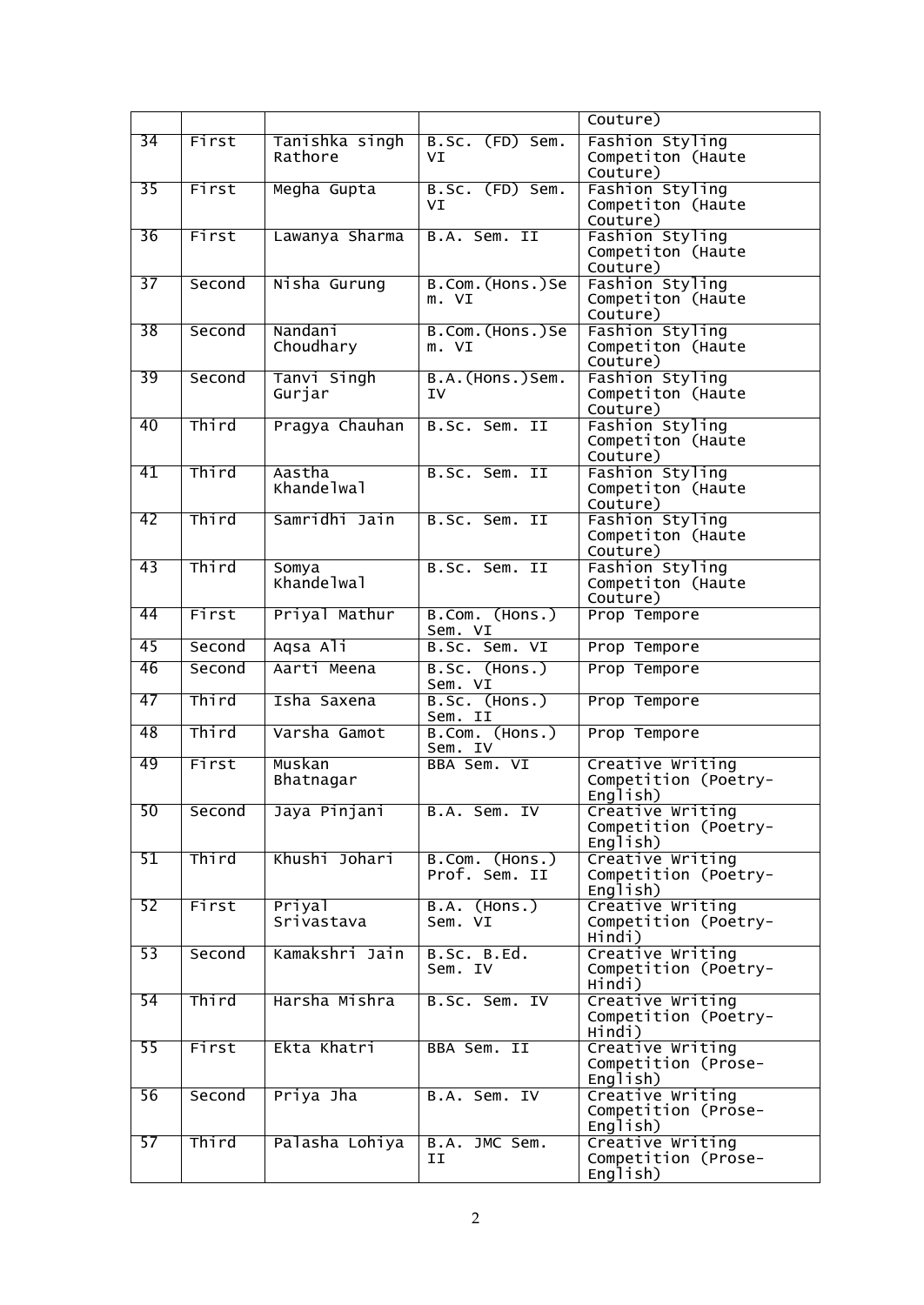| 58 | First           | Prachi Sharma         | B.Sc. Sem. II             | Creative Writing<br>Competition (Prose-<br>Hindi)  |
|----|-----------------|-----------------------|---------------------------|----------------------------------------------------|
| 59 | Second          | Yashasvi<br>Rathore   | B.A. Sem. II              | Creative Writing<br>Competition (Prose-<br>Hindi)  |
| 60 | Third           | Abilasha Garg         | M.A. (JMC) Sem.<br>ΙV     | Creative Writing<br>Competition (Prose-<br>Hindi)  |
| 61 | First           | Prachi Sharma         | B.Sc. Sem. VI             | Hair Styling<br>Competition (Style Thy<br>Tresses) |
| 62 | Second          | Akshita Gupta         | B.Sc. (Hons.)<br>Sem. II  | Hair Styling<br>Competition (Style Thy<br>Tresses) |
| 63 | Third           | Nisha Gurung          | B.Com. (Hons.)<br>Sem. VI | Hair Styling<br>Competition (Style Thy<br>Tresses) |
| 64 | First           | Abhilasha Garg        | MJMC Sem. IV              | Rangoli Competition<br>(Sukriti)                   |
| 65 | First           | Isha Singh            | MJMC Sem. IV              | Rangoli Competition<br>(Sukriti)                   |
| 66 | First           | Uttkarsha<br>Shekhar  | MJMC Sem. IV              | Rangoli Competition<br>(Sukriti)                   |
| 67 | Second          | Mansi Kanstiya        | BVA Sem. VI               | Rangoli Competition<br>(Sukriti)                   |
| 68 | Second          | Manila Jain           | BVA Sem. VI               | Rangoli Competition<br>(Sukriti)                   |
| 69 | Second          | Pratibha Singh        | BVA Sem. VIII             | Rangoli Competition<br>(Sukriti)                   |
| 70 | Third           | Anchal Meena          | B.A. Sem. IV              | Rangoli Competition<br>(Sukriti)                   |
| 71 | Third           | Yashita Sharma        | BJMC Sem. IV              | Rangoli Competition<br>(Sukriti)                   |
| 72 | Consola<br>tion | Madhur Kanwar         | M.Sc. Sem. II             | Rangoli Competition<br>$(Su\bar{k}ri\bar{t})$      |
| 73 | Consola<br>tion | Mitali Sharma         | M.Sc. Sem. II             | Rangoli Competition<br>(Sukriti)                   |
| 74 | Consola<br>tion | Monishka<br>Tiksali   | BFA Sem. II               | Rangoli Competition<br>(Sukriti)                   |
| 75 | Consola<br>tion | Saniya Panwar         | BFA Sem. II               | Rangoli Competition<br>(Sukriti)                   |
| 76 | Consola<br>tion | Nisha Tanwar          | BFA Sem. II               | Rangoli Competition<br>(Sukriti)                   |
| 77 | First           | Bhavika<br>Chandwani  | B.Com. (Hons.)<br>Sem. IV | Cooking Competition<br>(The Foody Affair)          |
| 78 | First           | Poonam Sidana         | B.Com. (Hons.)<br>Sem. IV | Cooking Competition<br>(The Foody Affair)          |
| 79 | First           | Neha Khatri           | B.Com. (Hons.)<br>Sem. IV | Cooking Competition<br>(The Foody Affair)          |
| 80 | Second          | Chelsiya<br>Mishra    | B.Sc. Sem. VI             | Cooking Competition<br>(The Foody Affair)          |
| 81 | Second          | Rishita<br>Khandelwal | BJMC Sem. VI              | Cooking Competition<br>(The Foody Affair)          |
| 82 | Third           | Jahanvi Goyal         | B.Com. (Hons.)<br>Sem. II | Cooking Competition<br>(The Foody Affair)          |
| 83 | Third           | Priyanshi<br>Kanda    | B.Com. (Hons.)<br>Sem. II | Cooking Competition<br>(The Foody Affair)          |
| 84 | Third           | Pragya Parnami        | B.Com. (Hons.)<br>Sem. II | Cooking Competition<br>(The Foody Affair)          |
| 85 | First           | Aadhya Sharma         | B.A. Sem. IV              | Extempore                                          |
| 86 | Second          | Disha Chugh           | $B.A.$ (Hons.)<br>Sem. VI | Extempore                                          |
| 87 | Third           | Chandrika<br>Rathore  | B.Sc. Sem. IV             | Extempore                                          |
| 88 | Third           | Palasha Lohiya        | B.A. JMC Sem.<br>II       | Extempore                                          |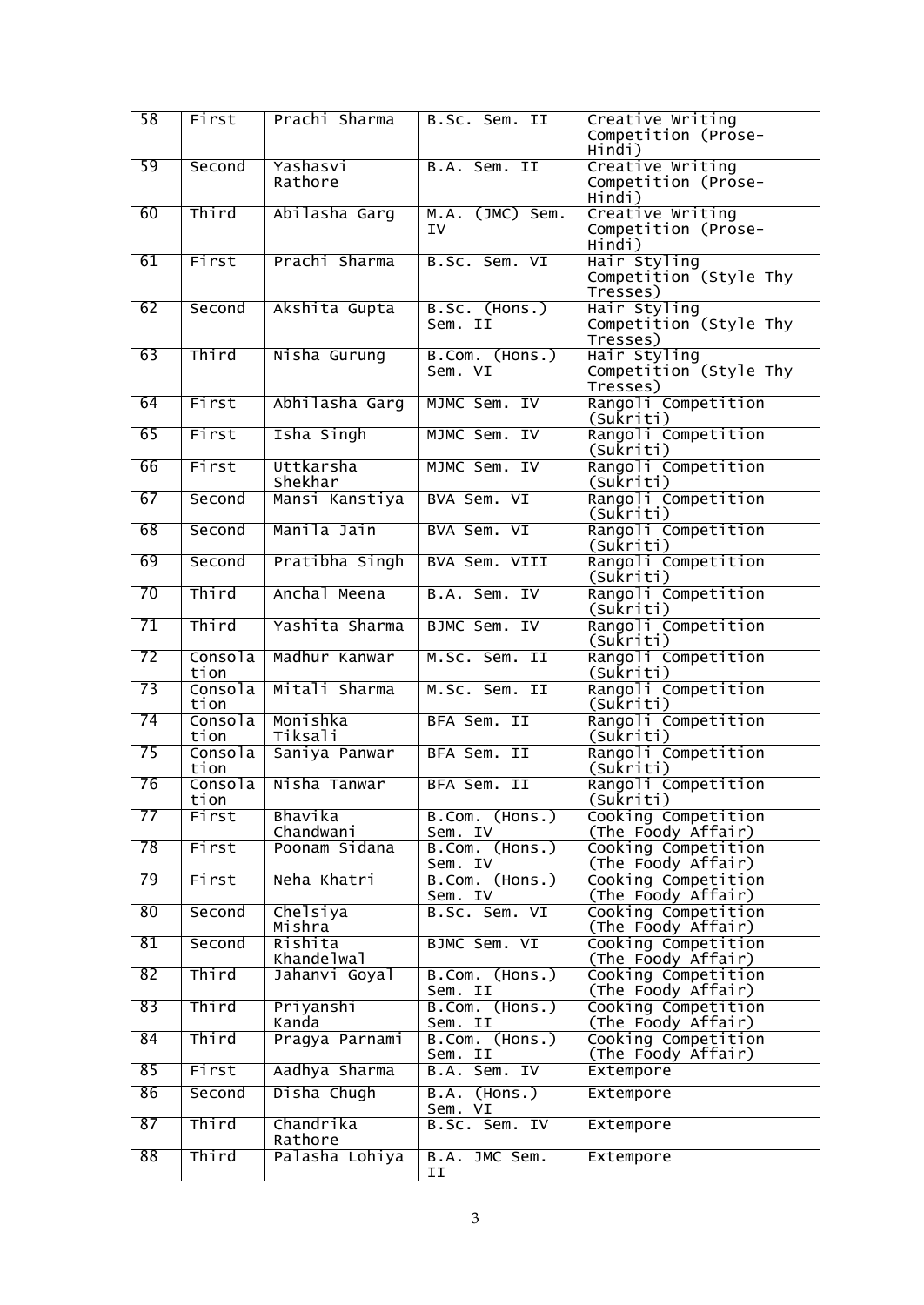| 89  | First           | Aditi Sharma           | B.A. (Hons.)<br>Sem. VI          | Group Dance Competition<br>(Fantastic Five) |
|-----|-----------------|------------------------|----------------------------------|---------------------------------------------|
| 90  | First           | Isha<br>Khandelwal     | B.Com. Sem. VI                   | Group Dance Competition<br>(Fantastic Five) |
| 91  | First           | Priyal Vijay           | M.SC. (H.SC.)<br>Sem. IV         | Group Dance Competition<br>(Fantastic Five) |
| 92  | First           | Saanjhi Dixit          | BBA Sem. IV                      | Group Dance Competition<br>(Fantastic Five) |
| 93  | First           | Shivi Mamgain          | <b>B.A.</b> (Hons.)<br>Sem. IV   | Group Dance Competition<br>(Fantastic Five) |
| 94  | First           | Aditi Jain             | BVA Sem. VI                      | Group Dance Competition<br>(Fantastic Five) |
| 95  | First           | Manvi Singh<br>Chouhan | BVA Sem. VI                      | Group Dance Competition<br>(Fantastic Five) |
| 96  | First           | Shubhangi Jain         | B.Com. (Hons.)<br>Sem. VI        | Group Dance Competition<br>(Fantastic Five) |
| 97  | First           | Preksha Jain           | B.Com. (Hons.)<br>Sem. VI        | Group Dance Competition<br>(Fantastic Five) |
| 98  | First           | Surbhi Mayach          | B.A. Sem. IV                     | Group Dance Competition<br>(Fantastic Five) |
| 99  | Second          | Priyal Bhatia          | BVA Sem. VIII                    | Group Dance Competition<br>(Fantastic Five) |
| 100 | Second          | Ritika Shukla          | B.A. JMC Sem.<br>VI              | Group Dance Competition<br>(Fantastic Five) |
| 101 | Second          | Shubhavi Jain          | B.Com. Sem. VI                   | Group Dance Competition<br>(Fantastic Five) |
| 102 | Second          | Renuka Rawat           | BBA Sem. IV                      | Group Dance Competition<br>(Fantastic Five) |
| 103 | Second          | Kanak Sharma           | B.Com. Sem. IV                   | Group Dance Competition<br>(Fantastic Five) |
| 104 | Third           | Vibhuti Poddar         | B.Sc. FD Sem.<br>IV              | Group Dance Competition<br>(Fantastic Five) |
| 105 | Third           | Ishita Gupta           | B.Sc. (Hons.)<br>Sem. IV         | Group Dance Competition<br>(Fantastic Five) |
| 106 | Third           | Labdhi Jain            | B.A. Sem. II                     | Group Dance Competition<br>(Fantastic Five) |
| 107 | Third           | Isha Gupta             | B.Com.<br>(Hons.)<br>Sem. II     | Group Dance Competition<br>(Fantastic Five) |
| 108 | Third           | Anisha Jain            | $($ Hons. $)$<br>B.A.<br>Sem. II | Group Dance Competition<br>(Fantastic Five) |
| 109 | First           | Dhwani Dadhich         | B.A. B.Ed. Sem.<br>v             | Solo Song Competition<br>(Raaga)            |
| 110 | Second          | Sneha<br>Srivastav     | M.Sc. Sem. IV                    | Solo Song Competition<br>(Raaga)            |
| 111 | Second          | Labdhi Jain            | B.A. Sem.II                      | Solo Song Competition<br>(Raaga)            |
| 112 | Third           | Eeshita<br>Rathore     | B.A. Sem.II                      | Solo Song Competition<br>(Raaga)            |
| 113 | Consola<br>tion | Aqsa Siddiqui          | B.Sc. Sem.II                     | Solo Song Competition<br>(Raaga)            |
| 114 | First           | Eeshita<br>Rathore     | B.A. (Hons.)<br>Sem. II          | Duet Song Competition<br>(Raaga)            |
| 115 | First           | Labdhi Jain            | B.A. Sem. II                     | Duet Song Competition<br>(Raaga)            |
| 116 | Second          | Dhwani Dadhich         | B.A. B.Ed. Sem.<br>ΙV            | Duet Song Competition<br>(Raaga)            |
| 117 | Second          | Purvanshi<br>Gupta     | B.Sc. Sem. VI                    | Duet Song Competition<br>(Raaga)            |
| 118 | Third           | Sneha<br>Srivastav     | M.Sc. Sem. IV                    | Duet Song Competition<br>(Raaga)            |
| 119 | Third           | Aqsa Siddiqui          | B.Sc. Sem. II                    | Duet Song Competition<br>(Raaga)            |
| 120 | Third           | Bhumika Sharma         | B.A. (Hons.)<br>Sem. II          | Duet Song Competition<br>(Raaga)            |
| 121 | Third           | Saumya Jaiswal         | B.Sc. (Hons.)<br>Sem. II         | Duet Song Competition<br>(Raaga)            |
| 122 | First           | Priyal Mathur          | B.Com. (Hons.)<br>Sem. VI        | Skit Competition                            |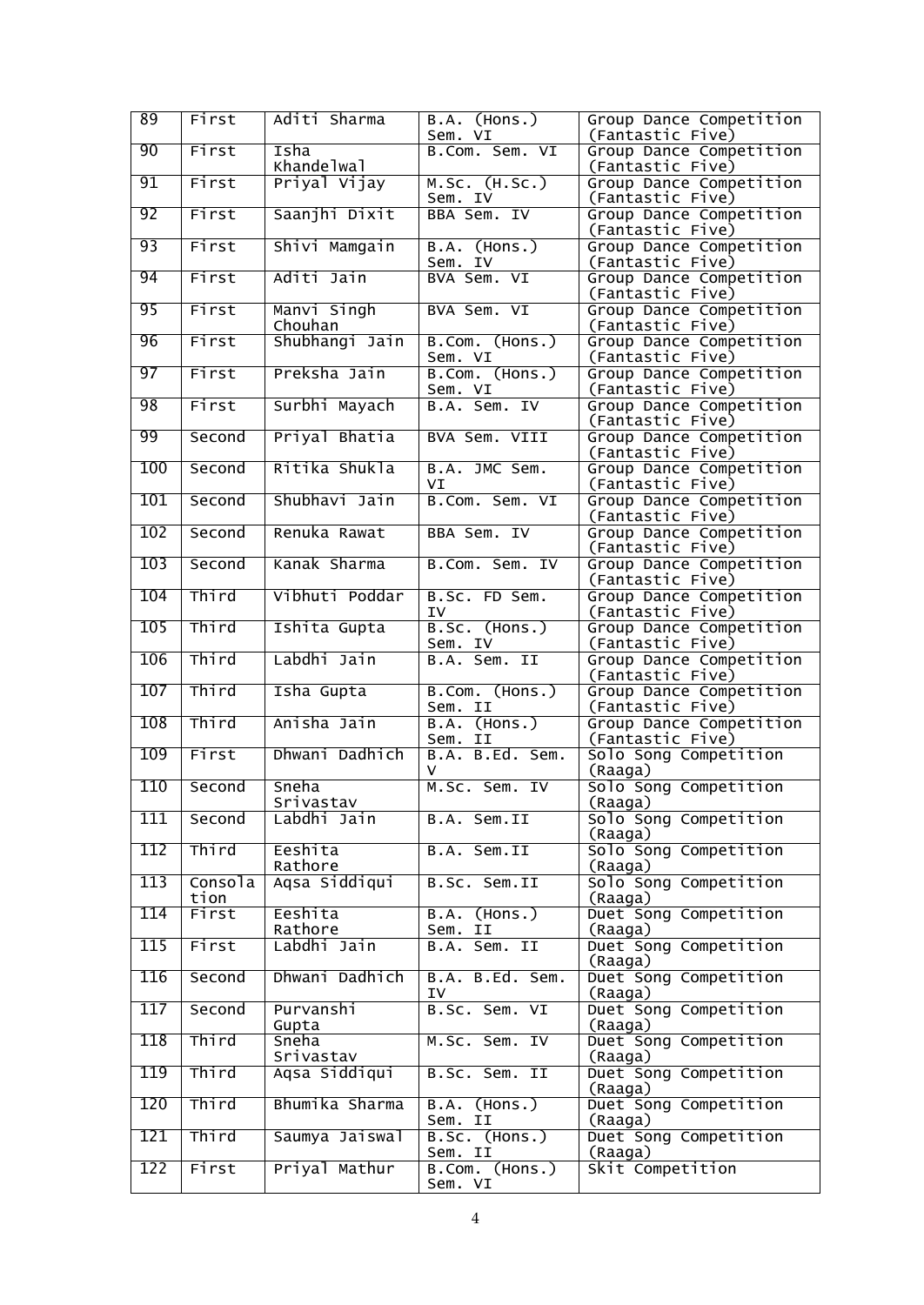| 123 | First           | Aqsa Ali               | B.Sc. Sem. VI                    | Skit Competition                         |
|-----|-----------------|------------------------|----------------------------------|------------------------------------------|
| 124 | First           | Aarti Meena            | B.Sc. (Hons.)<br>Sem. VI         | Skit Competition                         |
| 125 | First           | Megha Sharma           | B.Sc. Sem. VI                    | Skit Competition                         |
| 126 | Second          | Vritika<br>Dhabhai     | MSW Sem. IV                      | Skit Competition                         |
| 127 | Second          | Madhavi<br>Agrawal     | BBA Sem. VI                      | Skit Competition                         |
| 128 | Second          | Riya Sharma            | B.Com. (Hons.)<br>Sem. IV        | Skit Competition                         |
| 129 | Third           | Jahnavi<br>Rathore     | B.A. B.Ed. Sem.<br>ΙV            | Skit Competition                         |
| 130 | Third           | Mansi<br>Chaudhary     | B.A.<br>(mos.)<br>Sem. IV        | Skit Competition                         |
| 131 | First           | Saumya Jaiswal         | B.SC. (Hons.)<br>Sem. II         | Micro Fiction<br>Competition             |
| 132 | Second          | Anuradha<br>Dasani     | M.A. Sem. II                     | Micro Fiction<br>Competition             |
| 133 | Third           | Preksha                | B.SC. (FD) Sem.<br>VI            | Micro Fiction<br>Competition             |
| 134 | Third           | Wamika Gupta           | <b>B.A.</b> (Hons.)              | Micro Fiction<br>Competition             |
| 135 | Consola<br>tion | Preksha Pareek         | Sem. VI<br>B.A. B.Ed. Sem.<br>ΙI | Micro Fiction<br>Competition             |
| 136 | Consola<br>tion | Harshita<br>Mittal     | B.Com. (Hons.)<br>Sem. IV        | Micro Fiction<br>Competition             |
| 137 | First           | Girishita<br>Shekhawat | BVA Sem. VI                      | Photography Competition<br>(Exposure)    |
| 138 | Second          | Anushka Tyagi          | B.Com. (Hons.)<br>Sem. VI        | Photography Competition<br>(Exposure)    |
| 139 | Third           | Anushka Naruka         | B.A. (Hons.)<br>Sem. II          | Photography Competition<br>(Exposure)    |
| 140 | Consola<br>tion | Surbhi<br>Golechha     | BVA Sem. VI                      | Photography Competition<br>(Exposure)    |
| 141 | Consola<br>tion | Swati Verma            | BVA Sem. VIIII                   | Photography Competition<br>(Exposure)    |
| 142 | First           | Meenal Jain            | BVA Sem. VI                      | Doodling Competition                     |
| 143 | First           | Pinaki<br>Chakraborty  | MFA Sem. II                      | Doodling Competition                     |
| 144 | Second          | Mansi Kanstiya         | BVA Sem. VI                      | Doodling Competition                     |
| 145 | Second          | Navneet Pareek         | BVA Sem. VIII                    | Doodling Competition                     |
| 146 | $ $ Third       | Saniya Panwar          | BVA Sem. II                      | Doodling Competition                     |
| 147 | Third           | Isha Singh             | MJMC Sem. IV                     | Doodling Competition                     |
| 148 | Consola<br>tion | Mitali Sharma          | M.Sc. Sem. II                    | Doodling Competition                     |
| 149 | Consola<br>tion | Shivi Rathore          | B.Com. (Hons.)<br>Sem. IV        | Doodling Competition                     |
| 150 | Consola<br>tion | Ritika<br>Chaturvedi   | B.A. Sem. IV                     | Doodling Competition                     |
| 151 | Consola<br>tion | Ishita Godha           | BVA Sem. VIII                    | Doodling Competition                     |
| 152 | First           | Sakshi<br>Khandelwal   | B.Com. Sem. IV                   | Photography Competition<br>(On the Spot) |
| 153 | Second          | Surbhi<br>Golechha     | BVA Sem. VI                      | Photography Competition<br>(On the Spot) |
| 154 | Third           | Muskan Jain            | BVA Sem. IV                      | Photography Competition<br>(On the Spot) |
| 155 | First           | Navya Singh            | B.Sc. FD Sem. I                  | Fashion Sketching<br>Competition         |
| 156 | Second          | Meesha Gupta           | B.Sc. FD Sem.<br>IV              | Fashion Sketching<br>Competition         |
| 157 | Third           | Uttrakrsha<br>Shekhar  | MJMC Sem. IV                     | Fashion Sketching<br>Competition         |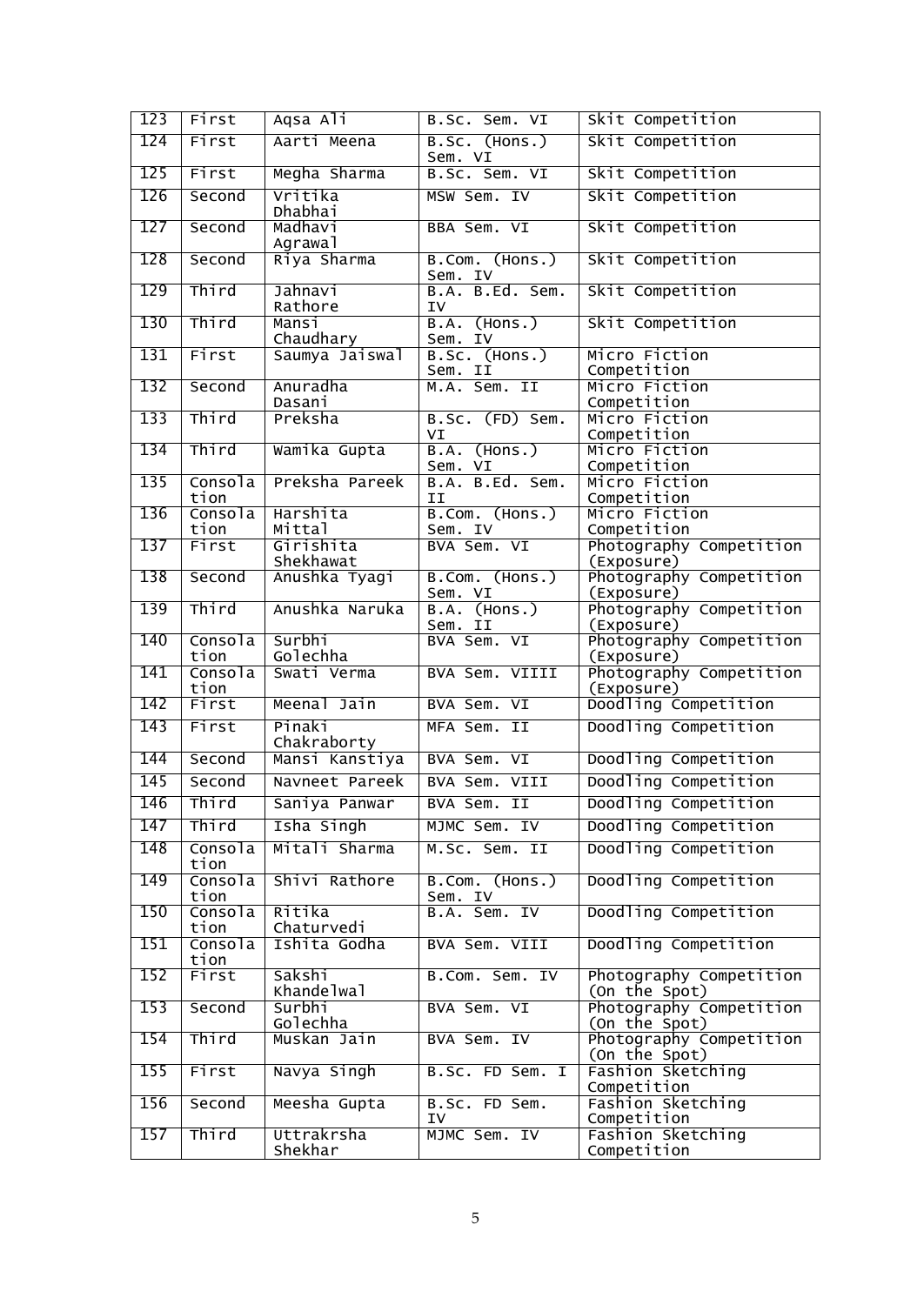## INTERCOLLEGIATE EVENTS

- **Akanksha Meena, Angela Binoy, Aqsa Al, Ayushi Yog, Chandrika Jajoo, Deepika Parmar, Garima Israni, Ishita Meharwa, Jahanvi Rathore, JAYSHREE RATHOR, KOMAL TIWAR, KRITI TANWAR, Megha Sharma, Priyal Mathur, Sanjana Gaur, Sejal Kumari, Suhani Jain , Yashika Vijay** stood first in Intercollegiate Nukkad Natak "Kasturi Hiran" Competition at IISU 21 January 2020
- **Ishita Sharma, (**M. Sc Home Science, Foods & Nutrition Semester IV)
	- o stood First in Recipe Contest held at Santokbha Durlabhji Memorial Hospital, Jaipur on 15 December, 2019
	- o won Second Prize in Poster Making Competition held at Santokbha Durlabhji Memorial Hospital, Jaipur on 15 December, 2019
- **Ivana Shrivastava(**B.Com. Hons. BSG Semester VI) won First position in quiz held by NGO Goodweave on Child Labour on 28 January 2020
- **Manya Gupta,** (B.Sc. Fashion Design Semester-III) bagged Second runner-up position in Nurture Nature, Painting competition organized by IICD, Jaipur held at Jaipur National University, Jaipur on 25th<sup>h</sup> September 2019
- **Yashasvi Joshi and Ms. Akshitai Dangayach** (B.Sc. Fashion Design, SemesterV) bagged Second runner-up position in Rajoyal (Rajasthanroyal)" organized by Graduate Fashion Fiesta, National Trade Fair Organization, an event organizer, Jaipur held at **Birla Auditorium, Jaipur** on 12 September 2019
- **Yashvi Soni** (BCA Semester IV)
	- o Second Runner up in Miss Pink City 2019 Modeling Competition organized by Mr Verma Events and entertainment, Jaipur on 18 November 2019
	- o MIR Best walk 2020 in Modeling Competition organized by Faspire-Faspro, Jaipur on 8 February 2020

## **AQUAREGIA 2020- Maharaja College- University of Rajasthan**

- **Aadya Sharma** won the first prize in the DebateCompetition.
- **Bhavya Puri, Labdhi Jain, Amisha Kumawat, Preksha Jain, Surbhi Mayaen, Manvi Singh Chauhan, Aditi Jain, Riya Khandelwal, Vibhuti Poddar and Bhumika** bagged the first prize in Western Dance Competition.
- **Aanchal Gautam, Aarti meena, Aditi Sharma, Angela Binoy, Ayushi yogi, Aqsa ali, Garima israni, Jahnavi Rathore, Komal tiwari, Mansi Chaudhary, Megha Sharma, Priyal Mathur, Sanyukta**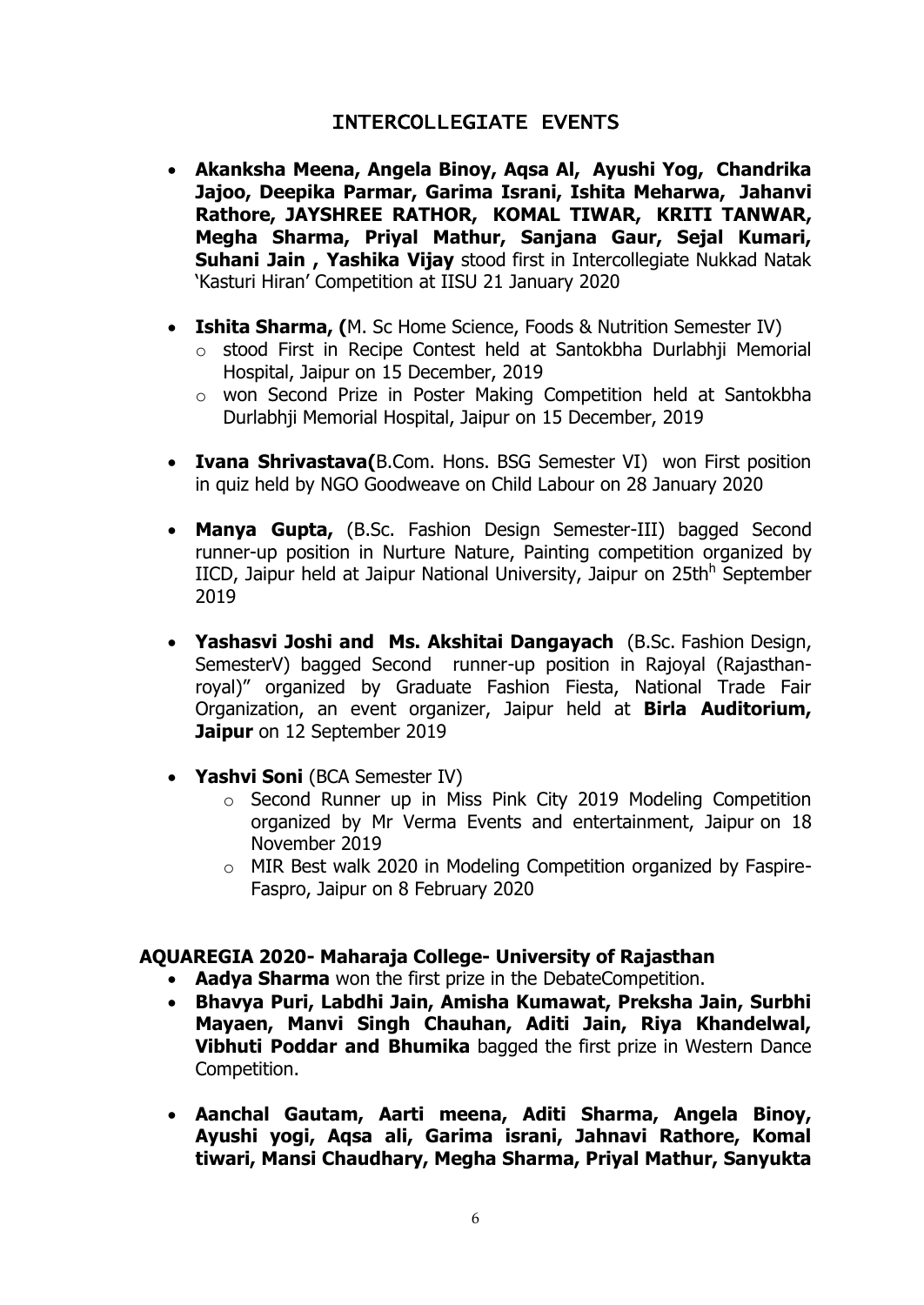**papriwal, Smarnika Shekhawat, Yashika Vijay** stood first in Intercollegiate Street Play Competition

 **Ayushi Yogi, Smarnika Shekhwat, Aarti Meena, Aqsa Ali, Priyal Mathur, Megha Sharma, Jahnavi Rathore, Mansi Choudhary, Yashika Vijay, Aanchal Gautam, Garima Israni, Aditi Sharma, Angela Binoy, Sanyukta Paperiwal and Komal Tiwari** stood first in Nukkad Natak.

#### **BIOCHROME 2020- Dr. B. Lal Institute of Biotechnology**

 **Aanchal Gautam, Aarti Meena, Aditi Sharma, Angela Binoy, Ayushi Yogi, Aqsa Ali, Garima Israni, Jahnavi Rathore, Komal Tiwari, Mansi Choudhary, Megha Sharma, Priyal Mathur, Sanyukta Papriwal, Smarnika Shekhawat and Yashika Vijay** bagged the first position in Nukkad Natak.

## **IGNUS- IIT Jodhpur**

- **Aarti Meena** (Semester VI) stood first in Panchkadi competition held at on 22 February 2020
- **Nandani Choudhary, Tanvi Singh Gurjar, Manvi Singh Chouhan, Vibhuti Poddar, Aditi Jain, Bhavya Puri, Surbhi Mayach, Ishita Gupta, Bhumika Jhanwar, Shreya Chalana, Kiran Choudhary, Shraddha Sharma, Lawanya Sharma** stood Third **in Fashion Show**  "Antarang" on 22 February 2020.
- **Priyal Mathur, Aqsa Ali, Megha Sharma, Akanksha Meena, Chandrika Jajoo, Suhani Jain, Aarti Meena, Ayushi Yogi, Mansi choudhary, Garima Israni, Jhanvi Rathore, Yashika vijay, Aanchal Dwivedi, Komal Tiwari, Mili Sharma, Angela Binao, Sanjana, Khushi Mohan, Pragya Maheshwari, Deeksha** stood first in intercollegiate Nukkad Natak competition performed on "Ulta Chashma" at IIT Jodhpur on 22 February 2020
- **Aditi Jain, Manvi Chauhan, Preksha jain, Shubhangi Jain, Sneha Madaan, Sejal Kumari, Ishita Gupta, Vibhuti Poddar, Bhumika Jhawar, Bhavya Puri, Surbhi Mayach, Disha Sharma, Chanchal Tanwani, Aditi Sharma, Isha Khandelwal, Saanjhi Dixit, Pragya Gaba, Kanak Sharma, Renuka Rawat, Bhavika Gothaniya** won second position in group dance competition atIIT Jodhpur on 22 February 2020
- **Diya Shekhawat** and **Disha Sharma** won second position in T-shirt designing atIIT Jodhpur on 22 February 2020
- **Divya Kakani** and **Sunidhi Kothari**won third position in T-shirt designing atIIT Jodhpur on 22 February 2020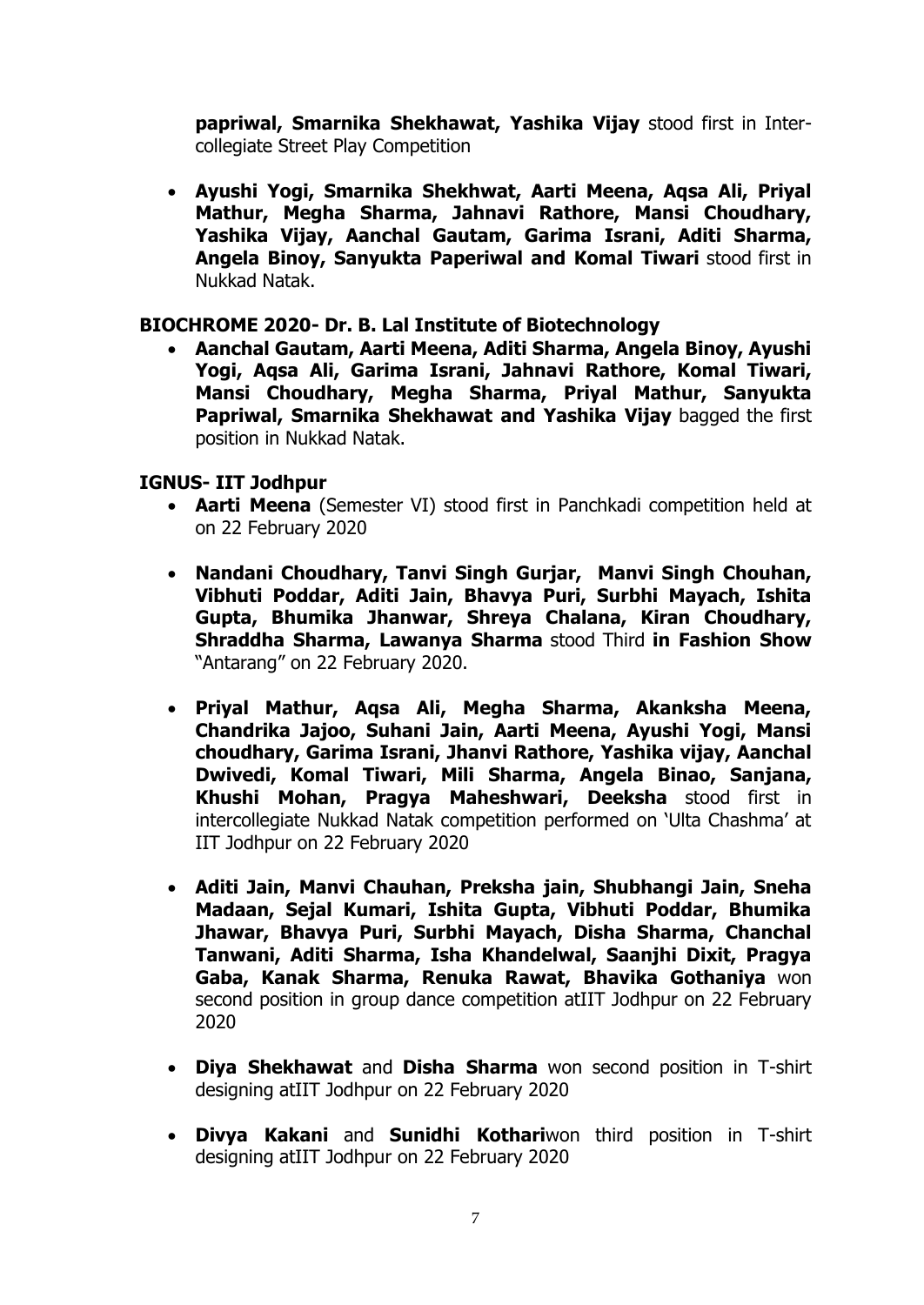- **Radhika Ramdev** won third position in Charcoal painting at IIT Jodhpur on 22 February 2020
- **Hiteshi Bagrecha**won second position in Charcoal painting at IIT Jodhpur on 22 February 2020
- **Sunidhi Kothari** won first position in Charcoal painting at IIT Jodhpur on 22 February 2020
- **Aditi Sharma** and **Isha** won first position in Duet dance competition at IIT Jodhpur on 22 February 2020
- **Manvi Singh** and **Bhavya Puri**won third position in Duet dance competition at IIT Jodhpur on 22 February 2020
- **Isha** won third position in Solo dance competition at IIT Jodhpur on 22 February 2020

## **International Conference on Re-thinking Theatre, Dramatics and Sustainable Studies - Amity University**

 **Nitya Saxena** won third prize in Intercollegiate Mono Act Competition at Amity University, Jaipur on  $16<sup>th</sup>$  October, 2019.

## **JU RHYTHM – JECRC University**

- **Aakanksha Meena, Aarti Meena, Aditi Sharma, Anchal Dwivedi, Angela Binoy, Aqsa Ali, Ayushi Yogi, Chandrika Jajoo, Garima Israni, Jahnavi Rathore, Khushi Mohan, Komal Tiwari, Mansi Chaudhary, Megha Sharma, Mili Sharma, Pragya Asawa, Priyal Mathur, Sanjana Gaur, Suhani Jain , Yashika Vijay** stood first in Intercollegiate Nukkad Naktak Competition
- **Aaditi Golecha (**B.Com. Hons. BSG Semester VI) won First position in Fashion show held on 8 January 2019 in JECRC University.

## **MAHAVEER YOUTH FEST (MYF) 2019- Mahaveer College of Commerce**

 **Manvi Singh Chouhan, Vibhuti Poddar, Shubhangi Jain, Surbhi Mayach, Aditi Jain, Amisha Kumawat, Tanvi Singh Gurjar, Sonia Verma and Labdhi Jain** secured second position in Group Dance.

#### **MONTAGE 2019- ISIM**

- **Chetali Shah and Harshita Sharma** stood second in Bits And Bytes (Software Presentation) Competition.
- **Chiranshi Mathur and Saagrika** stood second in D4U (Dance) Competition.
- **Jigyasa Agrawal and Palak Jain** won the first prize in Taal.
- **Nishtha Bhargava, Prerna Fatnani** stood second in Web Vision Competition.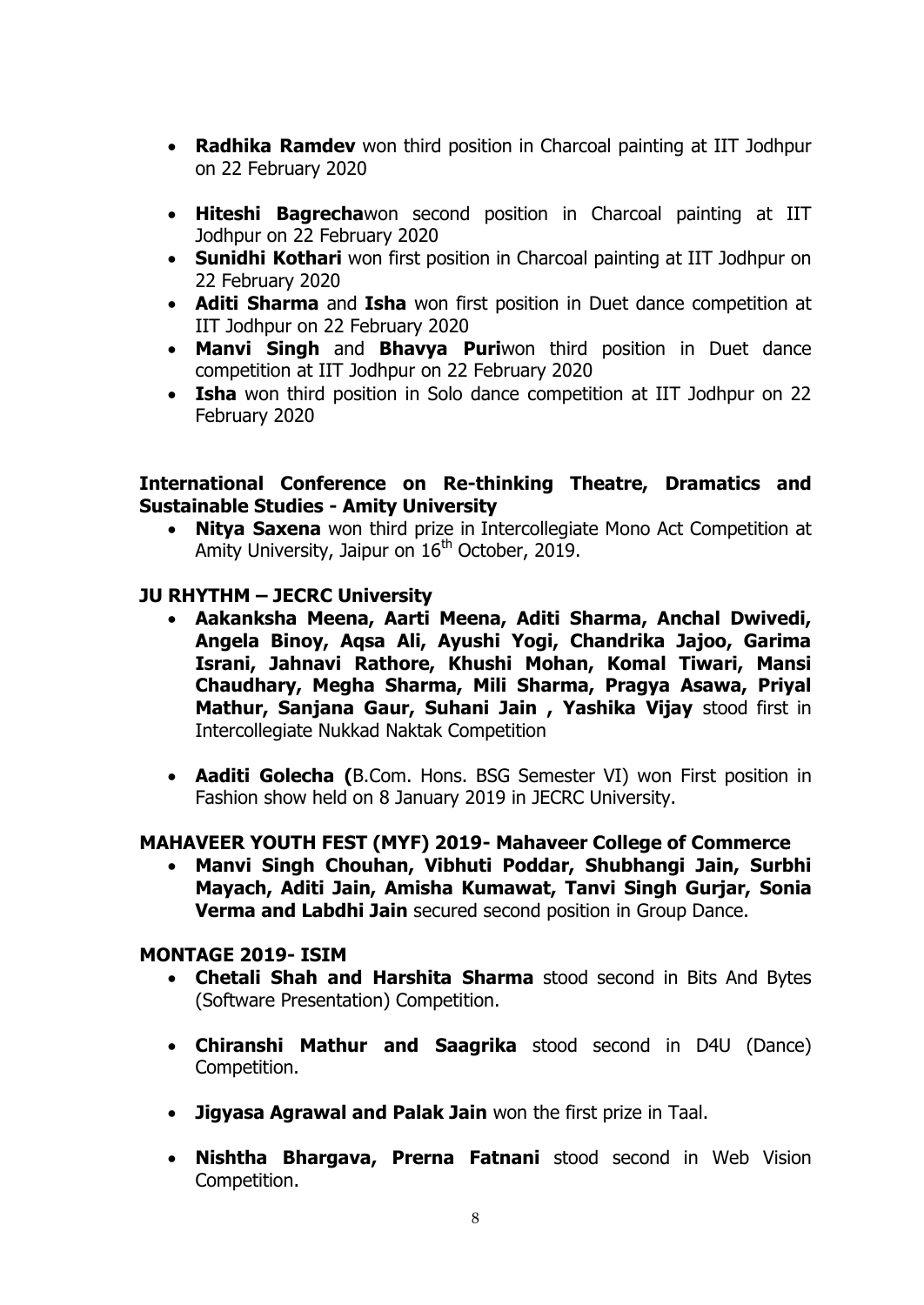- **Radhika Rathore and Prerna Fatnani** stood second in Brainbench Competition.
- **Saagrika** won the first prize in Aamne Samne Competition.
- **Sneha Jain** stood first in Thru-Ur-Eyes (Photography) Competition.
- **Sneha Jain and Nishtha Bhargava** bagged the first position in Spectrum Competition.

#### **Mosaic Flair** – **MNIT, Jaipur**

 **Mili Jain , Firdos, Meesha Gupta & Nancy Jain**, B.Sc. Fashion Design Sem- VI & Diploma (Fashion Designing) bagged **First** position in Fashion Show on 6 February 2020

## **ONEIROUS - Manipal University**

- **Jaishree Rathore, Saagarika, Ashmita Agarwal, Riya Jain, Tanvi Gupta** Honourable Mention for their startup idea 'Mech on Wheels' in Startup Weekend on 2 February 2020
- The IISU Theatrical Society Team (**Aakanksha Meena, Angela Binoy, Aqsa Ali, Ayushi Yogi, Chandrika Jajoo, Deepika Parmar, Garima Israni, Ishita Meharwal, Jahanvi Rathore, Jayshree Rathore,Komal Tiwari, Komal Yadav, Kriti Tanwar, Megha Sharma, Nitya Saxena, Priyal Mathur, Sanjana Gaur, Sejal Kumari, Suhani Jain, Yashika Vijay**) stood **Third** in the Intercollegiate Nukkad Natak competition on 20<sup>th</sup> October, 2019.
- The students of the IISU Theatrical Society (**Aqsa Ali, Megha Sharma, Priyal Mathur, Suhani Jain**) stood 1<sup>st</sup> and got certificates and cash prizes in intercollegiate AD-Mad Competition on 20 October, 2019.

## **TECHNORAZZ 2019- JAIPUR NATIONAL UNIVERSITY, JAIPUR**

- **Aadya Sharma** won the second prize in Debate Competition.
- **Anjali Bhardwaj, Pratika Yadav and Tanu Yadav** bagged the first and second position respectively in Paper Presentation.
- **Vibhuti Poddar, Sneha Madan, Surbhi Mayach, Shubhangi Jain, Soniya Verma, Aarti Meena, Amisha Kumawat, Manvi Singh Chauhan, Aditi Jain and Saloni Khandelwal** stood first in Dance Competition.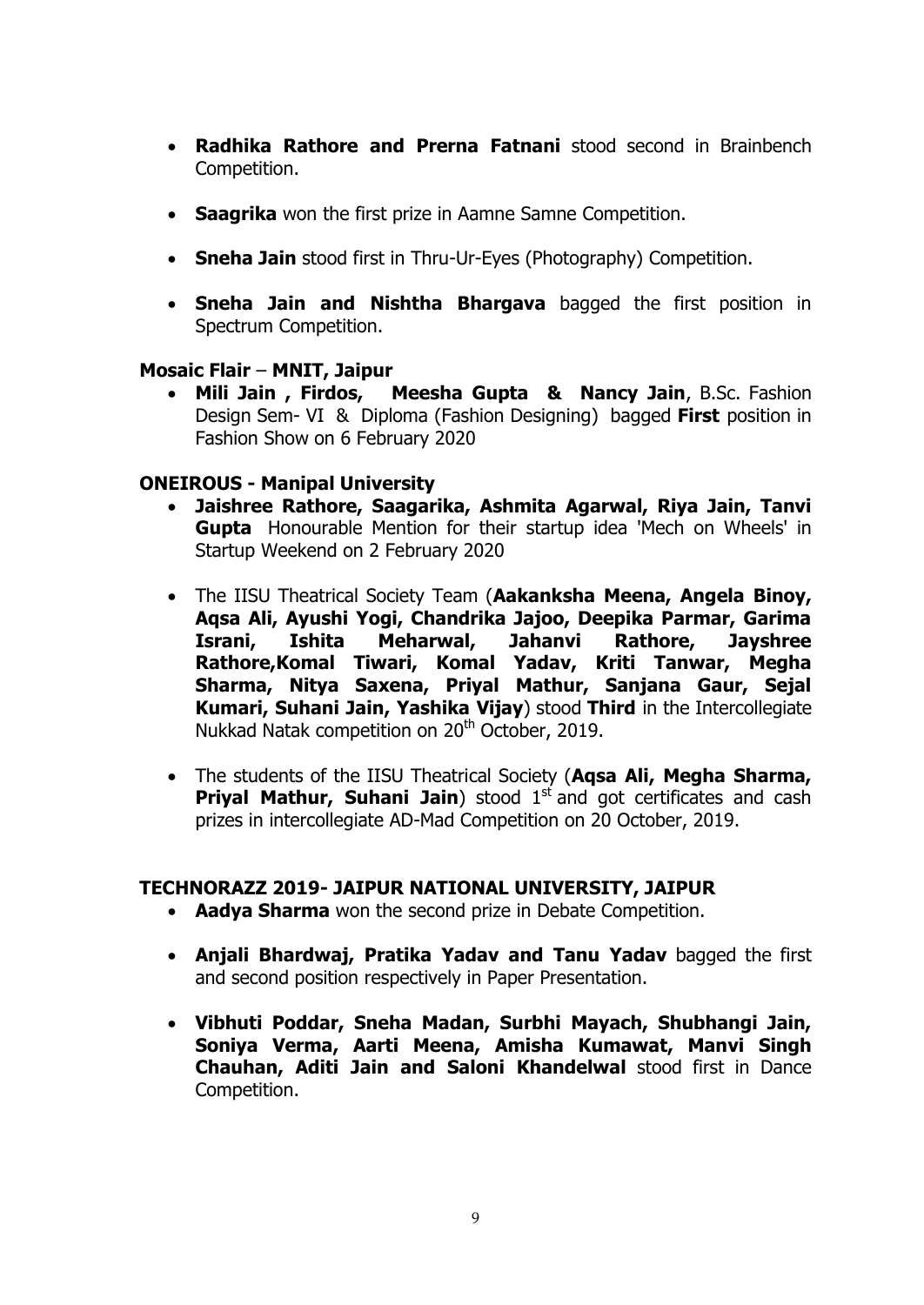#### **VEETHIKA 2020- University Maharani College, Jaipur**

- **Aditi Jain, Vibhuti Poddar, Manvi Singh Chouhan, Aditi Jain, Bhavya Puri, Chanchal Tanwani, Isha Gupta, Sejal Kumari, Tanvi Singh Gurjar, Surbhi Mayach, Ishita Gupta and Labdhi Jain** won second prize in Western Group Dance.
- **Mili Jain, Nancy Jain, Lawanya Sharma, Meesha Gupta, Firdos Qureshi, Tanvi Singh Gurjar, Tanya Sharma, Bhavika Khatri, Chiranshi Mathur, Shreya Chalana, Sunidhi Sharma, Yashvi Soni, Shalu Asnani, Mansi Bhati and Divyanshi Gupta** stood first in Fashion Show.
- **Pallavi Joshi, Riya Periwal, Tanishka Acharya and Gouri Pareek** won second prize in Costume Designing.
- **Prachi Chandna and Pratibha Singh** bagged second and third positions respectively in Photography (Online) Competition.
- **Prachi Jangir and Simran Choudhary** stood first in GraffitiCompetition.

#### **ZEST'20 MYSTIC MOSAIC - St. Xavier's College, Jaipur**

- **Chanchal Jakhar, Chandrika parmar, Deepika Parmar , Isha Saxena, Jayshree Rathore, Komal YAdav, Lavi Rathore, Madhvi Agrawal , Mili Sharma, Nitya saxena, Sambhavi Pant, Sanjana Gaur, Sanskriti Sharma, Varsha Kumari Gamot, Yashika Vijay** stood First in skit "Kurbat"and won cash prize of Rs.8,000, certificates and trophies at Inter-collegiate Skit Competition in Xaviour College, Nevta on  $18^{th}$  January, 2020.
- **Nitya Saxena, Mili Sharma, Sanjana Gaur, Isha Saxena, Deepika Parmar, Chandrika Parmar, Vritika Bhabhai, Sambhavi Pant, Jaishree Rathore, Tanvi Sharma, Ishita Meharwal, Harshita Singhal, Sanskriti Sharma, Varsha Gainot and Saumya Jaiswal** stood first in Stage Play.
- **Saniya Panwar** bagged the first prize in Doodling Competition.
- **Sanyukta Papriwal, Riya Sharma, Aanchal Gautam, Aarti Meena, Angela Binoy, Ayushi Yogi, Garima Israni, Aqsa Ali, Harshita Khandelwal, Komal Tiwari, Kriti Tanwar, Mansi Choudhary, Priyal Mathur, Jahnavi Rathore, Shivani Rathore, Vashika Vijay and Smarika Shekhawat** stood second in Street Play Competition.
- **Surbhi Mayach, Aditi Jain, Manvi Singh, Isha Gupta, Labdhi Jain, Saloni Khandelwal, Pragya Gaba, Disha Sharma, Shivi, Bhavika, Bhumika, Shubhangi Jain, Sneha Madan, Sanjhi Dixit, Bhavya**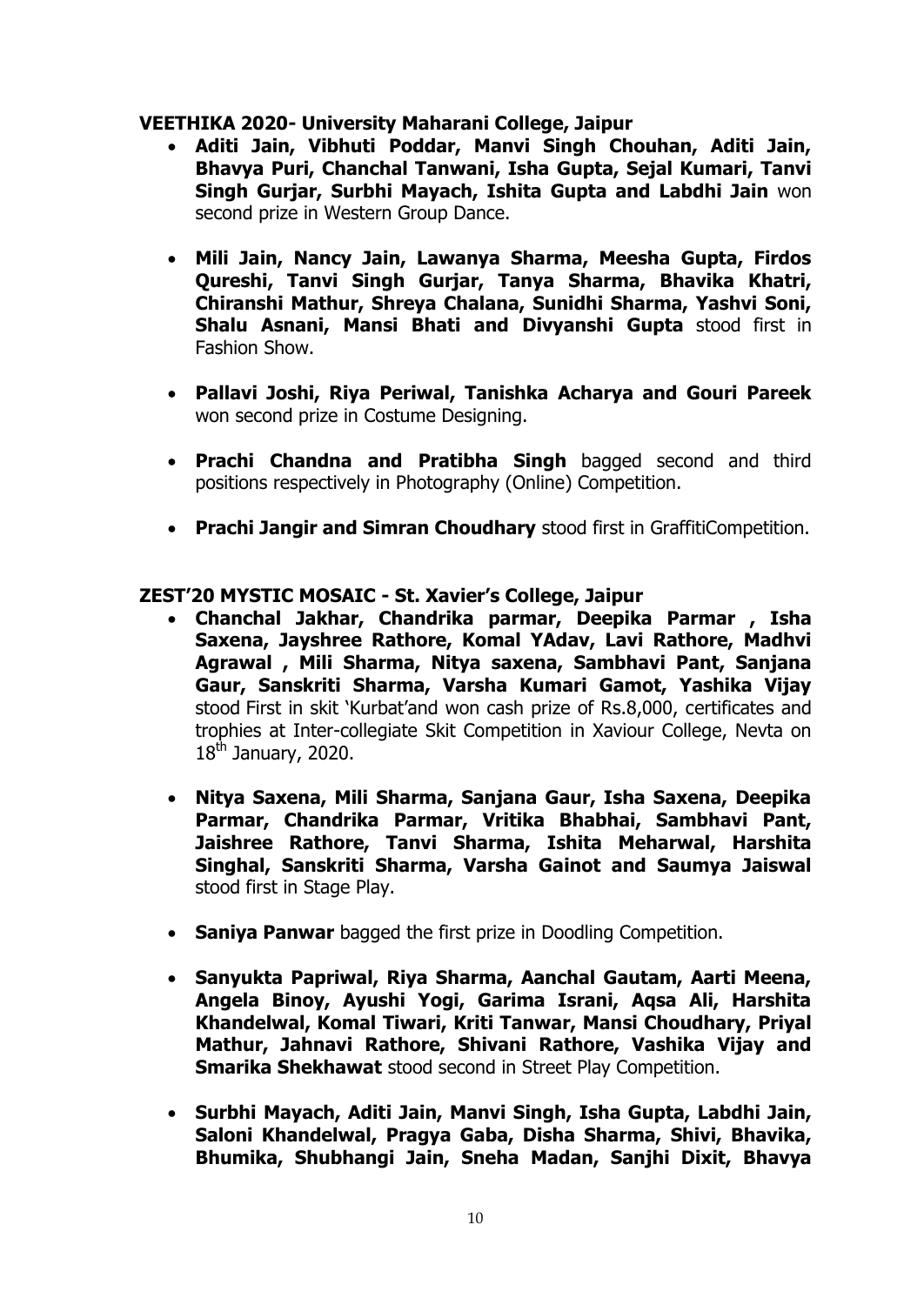**Puri, Ishita Gupta, Vibhuti Poddar, Tanvi Singh, Annanya Sharma and Amisha Kumawat** stood second in Group Dance Competition.

**Tanishka Acharya** stood second in Fashion Designing Competition.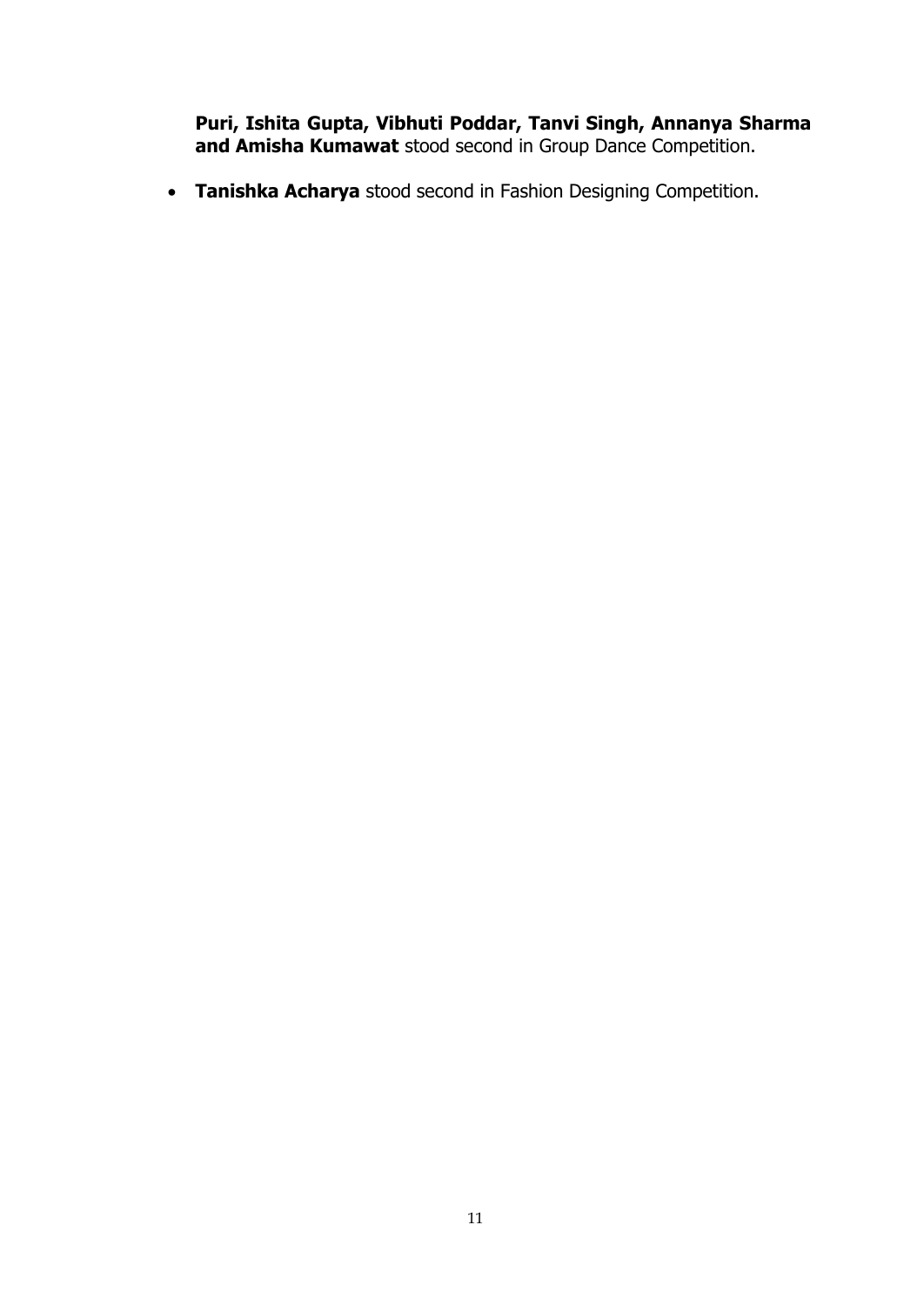| S.No.          | <b>Name of</b><br><b>Participant</b> | <b>Name of the Institute</b>                                              | <b>Event</b>                 | <b>Rank</b>  |
|----------------|--------------------------------------|---------------------------------------------------------------------------|------------------------------|--------------|
| 1              | Aayushi<br>Khandelwal                | IIS (Deemed to be University),<br>Jaipur                                  | <b>Business</b><br>Planathon | First        |
| $\overline{2}$ | Neha Garg                            | IIS (Deemed to be University),<br>Jaipur                                  | <b>Business</b><br>Planathon | First        |
| 3              | Monik Agarwal                        | IIS (Deemed to be University),<br>Jaipur                                  | <b>Business</b><br>Planathon | First        |
| $\overline{4}$ | Abhinav<br>Khurana                   | Jaipur National University, Jaipur                                        | <b>Business</b><br>Planathon | Second       |
| 5              | Anamica Das                          | Jaipur National University, Jaipur                                        | <b>Business</b><br>Planathon | Second       |
| 6              | Alisha Asija                         | IIS (Deemed to be University),<br>Jaipur                                  | <b>Business</b><br>Planathon | Third        |
| 7              | Riya Bansal                          | IIS (Deemed to be University),<br>Jaipur                                  | <b>Business</b><br>Planathon | Third        |
| 8              | Riya Sharma                          | IIS (Deemed to be University),<br>Jaipur                                  | <b>Business</b><br>Planathon | Third        |
| 9              | Anmol Agarwal                        | IPS Business School, Jaipur                                               | <b>Business</b><br>Planathon | Third        |
| 10             | Rakshit Paliwal                      | IPS Business School, Jaipur                                               | <b>Business</b><br>Planathon | Third        |
| 11             | Saman Ahmed                          | IIS (Deemed to be University),<br>Jaipur                                  | <b>Compos Mentis</b>         | First        |
| 12             | Aadya Sharma                         | IIS (Deemed to be University),<br>Jaipur                                  | <b>Compos Mentis</b>         | First        |
| 13             | Pragya Parnami                       | Mahaveer College of Commerce,<br>Jaipur                                   | <b>Compos Mentis</b>         | Second       |
| 14             | Fanish Tiwari                        | Mahaveer College of Commerce,<br>Jaipur                                   | <b>Compos Mentis</b>         | Second       |
| 15             | Swati Shiv<br>Kumar                  | ICFAI University, Jaipur                                                  | <b>Compos Mentis</b>         | <b>Third</b> |
| 16             | Ansuman<br>Pattanyak                 | ICFAI University, Jaipur                                                  | <b>Compos Mentis</b>         | Third        |
| 17             | Manila Jain                          | IIS (Deemed to be University),<br>Jaipur                                  | Doodling<br>Competition      | First        |
| 18             | Mansi Kanstiya                       | IIS (Deemed to be University),<br>Jaipur                                  | Doodling<br>Competition      | First        |
| 19             | Muskaan<br>Agarwal                   | Arch College of Design &<br>Business, Jaipur                              | Doodling<br>Competition      | Second       |
| 20             | Sidra Ahsan                          | Arch College of Design &<br>Business, Jaipur                              | Doodling<br>Competition      | Second       |
| 21             | Jai Kishan<br>Mahawar                | University of Rajasthan, Maharaja<br>College, Jaipur                      | Doodling<br>Competition      | Third        |
| 22             | Anshul<br>Bandhiwal                  | University of Rajasthan, Jaipur                                           | Doodling<br>Competition      | Third        |
| 23             | Prerna Jangid                        | University of Rajasthan, Jaipur                                           | Doodling<br>Competition      | Third        |
| 24             | Jishan Ansari                        | University of Rajasthan, Jaipur                                           | Doodling<br>Competition      | Consolation  |
| 25             | Jyotsna<br>Maharia                   | Centre for Design Excellence,<br>Vivekananda Global University,<br>Jaipur | Doodling<br>Competition      | Consolation  |
| 26             | Charush<br>Khurana                   | University Rajasthan College,<br>Jaipur                                   | Extempore<br>Competition     | First        |

## RESULTS OF INTER-INSTITUTIONAL EXUBERANCE 2019- 20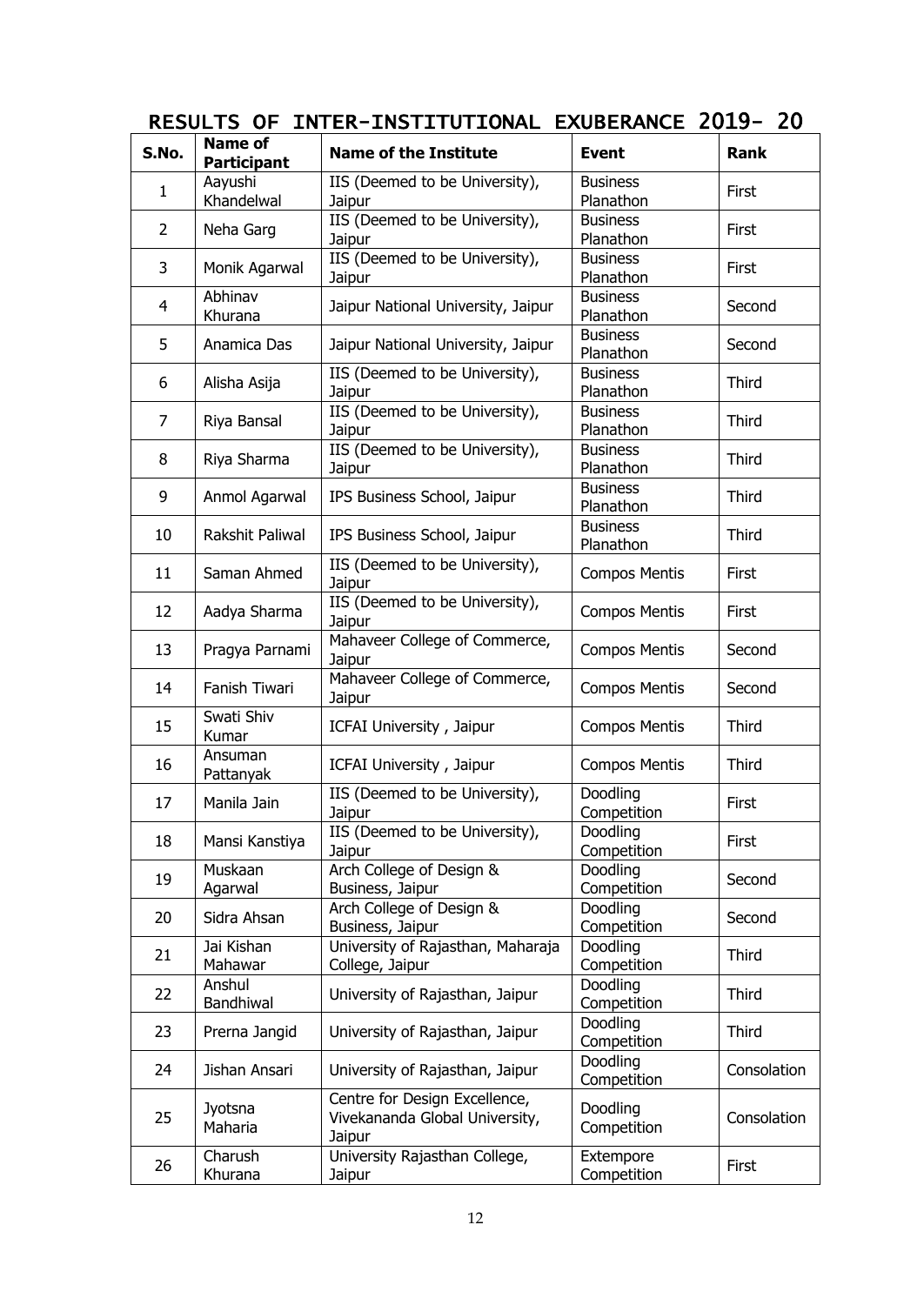| 27 | Abhinesh<br>Rajoria          | University Rajasthan College,<br>Jaipur               | Extempore<br>Competition            | Second       |
|----|------------------------------|-------------------------------------------------------|-------------------------------------|--------------|
| 28 | Diksha Verma                 | IIS(Deemed to be University),<br>Jaipur               | Extempore<br>Competition            | Third        |
| 29 | Sidra Ahsan                  | Arch Academy of Design, Jaipur                        | Fashion Sketching<br>Competition    | First        |
| 30 | Prarathana<br>Neema          | Amity University, Jaipur                              | Fashion Sketching<br>Competition    | Second       |
| 31 | Chandani Soni                | Leela Institute of Professional<br>Studies, Jaipur    | Fashion Sketching<br>Competition    | <b>Third</b> |
| 32 | Prerna Jain                  | IIS (Deemed to be University),<br>Jaipur              | Geographic Spiel                    | First        |
| 33 | Lawanya<br>Sharma            | IIS (Deemed to be University),<br>Jaipur              | Geographic Spiel                    | First        |
| 34 | Komal Yadav                  | IIS (Deemed to be University),<br>Jaipur              | Geographic Spiel                    | First        |
| 35 | Pranjal Sharma               | IIS (Deemed to be University),<br>Jaipur              | Geographic Spiel                    | First        |
| 36 | Shubhra Harsh                | IIS (Deemed to be University),<br>Jaipur              | Geographic Spiel                    | First        |
| 37 | Mukesh Jakhar                | Parishkar International College,<br>Jaipur            | Geographic Spiel                    | Second       |
| 38 | Gaurav Sharma                | Parishkar International College,<br>Jaipur            | Geographic Spiel                    | Second       |
| 39 | Yashvendra<br>Thanua         | Parishkar International College,<br>Jaipur            | Geographic Spiel                    | Second       |
| 40 | Kamleshwar<br>Singh          | Parishkar International College,<br>Jaipur            | Geographic Spiel                    | Second       |
| 41 | Yadav Aareen<br>Sultauram    | Parishkar International College,<br>Jaipur            | Geographic Spiel                    | Second       |
| 42 | Harkesh Meena                | S.S. Jain Subodh Commerce and<br>Arts College, Jaipur | Geographic Spiel                    | Third        |
| 43 | Yogendra<br>Gurjar           | S.S. Jain Subodh Commerce and<br>Arts College, Jaipur | Geographic Spiel                    | Third        |
| 44 | Hansraj<br>Choudhary         | S.S. Jain Subodh Commerce and<br>Arts College, Jaipur | Geographic Spiel                    | Third        |
| 45 | <b>Abhishek</b><br>Ujjainiya | S.S. Jain Subodh Commerce and<br>Arts College, Jaipur | Geographic Spiel                    | <b>Third</b> |
| 46 | Ganesh Kumar<br>Saini        | S.S. Jain Subodh Commerce and<br>Arts College, Jaipur | Geographic Spiel                    | Third        |
| 47 | Anuradha Das                 | IIS (Deemed to be University),<br>Jaipur              | Mask Painting<br>Competition        | First        |
| 48 | Anita Meena                  | University Maharani College,<br>Jaipur                | Mask Painting<br>Competition        | Second       |
| 49 | Vishakha<br>Choudhary        | Biyani Institute of Skill<br>Development, Jaipur      | <b>Mask Painting</b><br>Competition | Third        |
| 50 | Sakshi Agarwal               | IIS (Deemed to be University),<br>Jaipur              | Mask Painting<br>Competition        | Consolation  |
| 51 | Manila Jain                  | IIS (Deemed to be University),<br>Jaipur              | <b>Mask Painting</b><br>Competition | Consolation  |
| 52 | Nupur Garg                   | ICFAI University, Jaipur                              | Mask Painting<br>Competition        | Consolation  |
| 53 | Vandana Soni                 | Biyani Girls College, Jaipur                          | Mask Painting<br>Competition        | Consolation  |
| 54 | Pranjal Thakar               | B. Lal Institute of Biotechnology,<br>Jaipur          | Micro Fiction<br>Competition        | First        |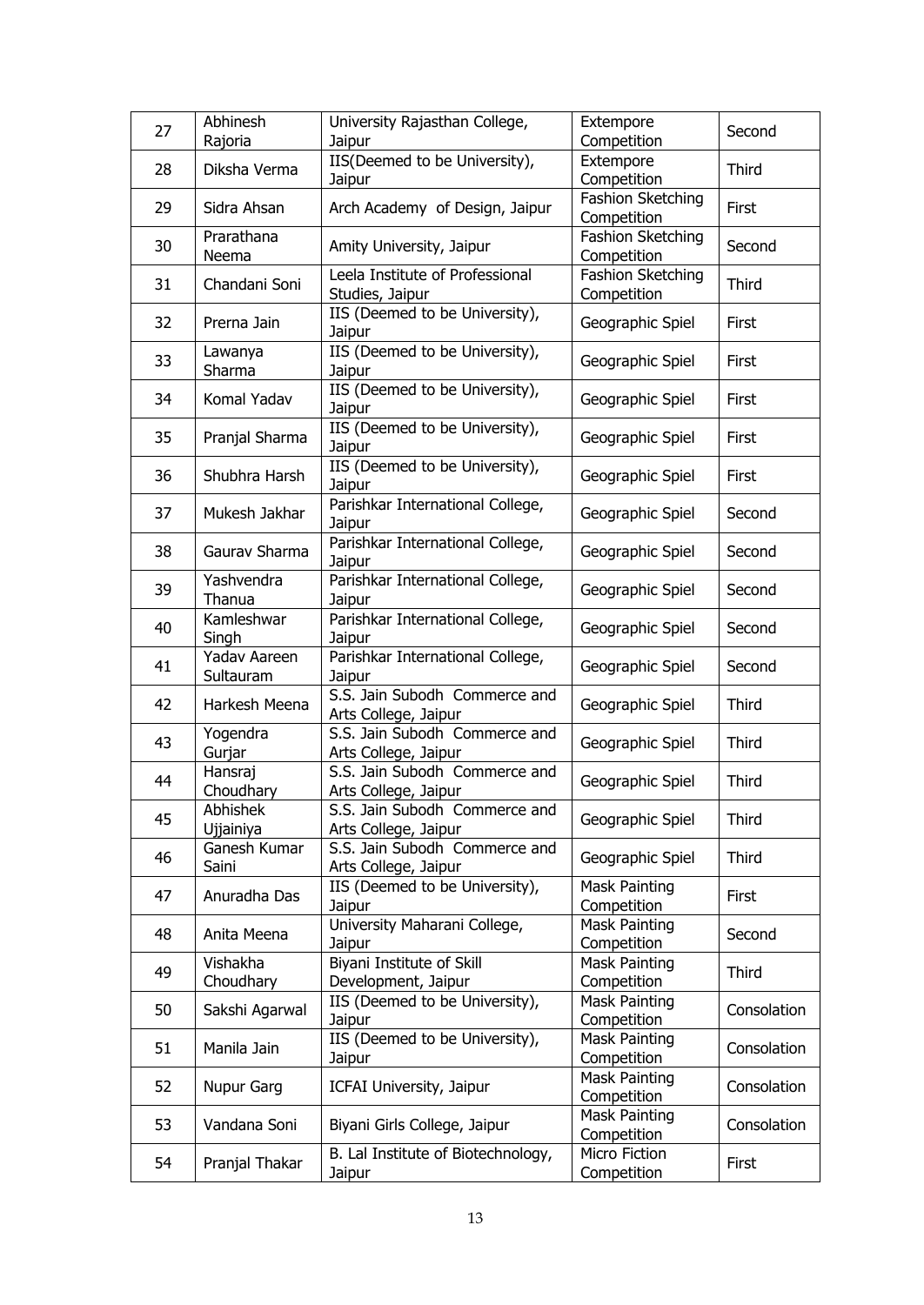| 55 | Prerna Jain     | IIS(Deemed to be University),            | Micro Fiction                | Second       |  |
|----|-----------------|------------------------------------------|------------------------------|--------------|--|
|    |                 | Jaipur                                   | Competition                  |              |  |
| 56 | Jyoti Mourya    | Kanoria PG Girls College, Jaipur         | Micro Fiction<br>Competition | Third        |  |
|    |                 | IIS(Deemed to be University),            | Micro Fiction                |              |  |
| 57 | Nandini Gupta   | Jaipur                                   | Competition                  | Consolation  |  |
|    | Hitakshi        | University Maharani College,             | Micro Fiction                |              |  |
| 58 | Mewara          | Jaipur                                   | Competition                  | Consolation  |  |
|    |                 | B. Lal Institute of Biotechnology,       | Micro Fiction                |              |  |
| 59 | Diksha Sharma   | Jaipur                                   | Competition                  | Consolation  |  |
|    | Garima          | University Maharani College,             | Micro Fiction                |              |  |
| 60 | Pancholi        |                                          |                              | Consolation  |  |
|    |                 | Jaipur<br>SIILAS Campus, Jaipur National | Competition                  |              |  |
| 61 | Rajat Kumar     |                                          | Raaga-Solo Song              | First        |  |
|    |                 | University, Jaipur                       | Competition                  |              |  |
| 62 | Eeshita Rathore | IIS (Deemed to be University),           | Raaga-Solo Song              | Second       |  |
|    |                 | Jaipur                                   | Competition                  |              |  |
| 63 | Jay Rao         | University of Commerce College,          | Raaga-Solo Song              | <b>Third</b> |  |
|    |                 | Jaipur                                   | Competition                  |              |  |
| 64 | Agsa Siddigui   | IIS (Deemed to be University),           | Raaga-Solo Song              | Consolation  |  |
|    |                 | Jaipur                                   | Competition                  |              |  |
| 65 | Kalpit Gaur     | SIILAS Campus, Jaipur National           | Raaga-Solo Song              | Consolation  |  |
|    |                 | University, Jaipur                       | Competition                  |              |  |
| 66 | Harshwardhan    | Birla Institute of Technology,           | Raaga-Solo Song              | Consolation  |  |
|    | Rajpurohit      | Jaipur                                   | Competition                  |              |  |
| 67 | Deeksha         | S.S. Jain Subodh PG College,             | Raaga-Solo Song              | Consolation  |  |
|    | Sharma          | Jaipur                                   | Competition                  |              |  |
|    | Aakansha        | IIS(Deemed to be University),            | <b>Street Play</b>           |              |  |
| 68 | Meena           | Jaipur                                   | Competition                  | First        |  |
|    |                 | IIS(Deemed to be University),            | Street Play                  | First        |  |
| 69 | Angela Binoy    | Jaipur                                   | Competition                  |              |  |
|    |                 | IIS(Deemed to be University),            | <b>Street Play</b>           |              |  |
| 70 | Aqsa Ali        | Jaipur                                   | Competition                  | First        |  |
|    |                 | IIS(Deemed to be University),            | <b>Street Play</b>           |              |  |
| 71 | Ayushi Yogi     | Jaipur                                   | Competition                  | First        |  |
|    |                 | IIS(Deemed to be University),            | <b>Street Play</b>           |              |  |
| 72 | Chandrika jajoo | Jaipur                                   | Competition                  | First        |  |
|    |                 | IIS(Deemed to be University),            | <b>Street Play</b>           |              |  |
| 73 | Deepika Parmar  | Jaipur                                   | Competition                  | First        |  |
|    |                 | IIS(Deemed to be University),            | <b>Street Play</b>           |              |  |
| 74 | Garima Israni   | Jaipur                                   | Competition                  | First        |  |
|    |                 | IIS(Deemed to be University),            | <b>Street Play</b>           |              |  |
| 75 | Ishita Meharwal | Jaipur                                   | Competition                  | First        |  |
|    | Jahnavi         | IIS(Deemed to be University),            | <b>Street Play</b>           |              |  |
| 76 | Rathore         | Jaipur                                   | Competition                  | First        |  |
|    | Jayshree        | IIS(Deemed to be University),            | Street Play                  |              |  |
| 77 | Rathore         | Jaipur                                   | Competition                  | First        |  |
|    |                 | IIS(Deemed to be University),            | Street Play                  |              |  |
| 78 | Komal Tiwari    | Jaipur                                   | Competition                  | First        |  |
|    |                 | IIS(Deemed to be University),            | <b>Street Play</b>           |              |  |
| 79 | Kriti Tanwar    | Jaipur                                   | Competition                  | First        |  |
|    |                 | IIS(Deemed to be University),            | <b>Street Play</b>           |              |  |
| 80 | Megha Sharma    |                                          |                              | First        |  |
|    |                 | Jaipur                                   | Competition                  |              |  |
| 81 | Priyal Mathur   | IIS(Deemed to be University),            | <b>Street Play</b>           | First        |  |
|    |                 | Jaipur                                   | Competition                  |              |  |
| 82 | Sanjana Gaur    | IIS(Deemed to be University),            | Street Play                  | First        |  |
|    |                 | Jaipur                                   | Competition                  |              |  |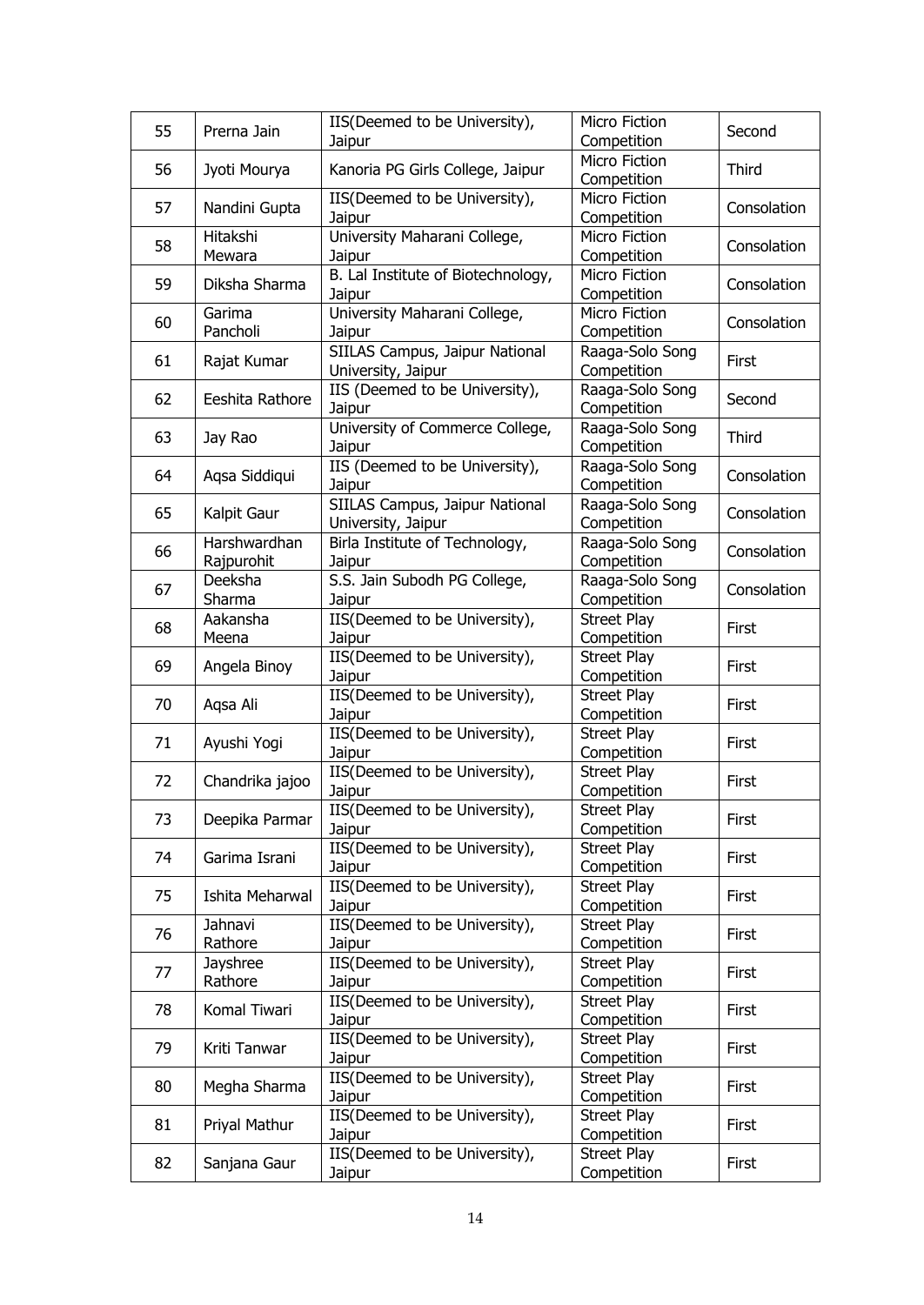| 83  | Sejal Kumari      | IIS(Deemed to be University),                | <b>Street Play</b>                | First        |
|-----|-------------------|----------------------------------------------|-----------------------------------|--------------|
|     |                   | Jaipur                                       | Competition                       |              |
| 84  | Suhani Jain       | IIS(Deemed to be University),                | <b>Street Play</b>                | First        |
|     |                   | Jaipur<br>IIS(Deemed to be University),      | Competition<br><b>Street Play</b> |              |
| 85  | Yashika Vijay     | Jaipur                                       | Competition                       | First        |
|     |                   | Kanoria P.G. Mahila                          | <b>Street Play</b>                |              |
| 86  | Aliya Naqvi       | Mahavidyalaya, Jaipur                        | Competition                       | Second       |
|     |                   | Kanoria P.G. Mahila                          | Street Play                       |              |
| 87  | Antima Meena      | Mahavidyalaya, Jaipur                        | Competition                       | Second       |
|     |                   | Kanoria P.G. Mahila                          | <b>Street Play</b>                |              |
| 88  | Anjali Bharti     | Mahavidyalaya, Jaipur                        | Competition                       | Second       |
|     |                   | Kanoria P.G. Mahila                          | <b>Street Play</b>                |              |
| 89  | Chittra Sharma    | Mahavidyalaya, Jaipur                        | Competition                       | Second       |
|     |                   | Kanoria P.G. Mahila                          | Street Play                       |              |
| 90  | Deepa             | Mahavidyalaya, Jaipur                        | Competition                       | Second       |
| 91  | Ishika Mathur     | Kanoria P.G. Mahila                          | <b>Street Play</b>                | Second       |
|     |                   | Mahavidyalaya, Jaipur                        | Competition                       |              |
| 92  | Janis Hashmi      | Kanoria P.G. Mahila                          | <b>Street Play</b>                | Second       |
|     |                   | Mahavidyalaya, Jaipur                        | Competition                       |              |
| 93  | Kalpana Kumari    | Kanoria P.G. Mahila                          | <b>Street Play</b>                | Second       |
|     |                   | Mahavidyalaya, Jaipur                        | Competition                       |              |
| 94  | Kumari Diviya     | Kanoria P.G. Mahila                          | <b>Street Play</b>                | Second       |
|     |                   | Mahavidyalaya, Jaipur                        | Competition                       |              |
| 95  | Neeba L. Babu     | Kanoria P.G. Mahila                          | <b>Street Play</b>                | Second       |
|     |                   | Mahavidyalaya, Jaipur                        | Competition                       |              |
| 96  | Nisha             | Kanoria P.G. Mahila                          | <b>Street Play</b>                | Second       |
|     | Choudhary         | Mahavidyalaya, Jaipur                        | Competition                       |              |
| 97  | Radhika Marda     | Kanoria P.G. Mahila                          | Street Play                       | Second       |
|     |                   | Mahavidyalaya, Jaipur                        | Competition                       |              |
| 98  | Saloni            | Kanoria P.G. Mahila                          | <b>Street Play</b>                | Second       |
|     | Bhargava          | Mahavidyalaya, Jaipur                        | Competition                       |              |
| 99  | Shivangi          | Kanoria P.G. Mahila                          | <b>Street Play</b>                | Second       |
|     | Bhardwaj          | Mahavidyalaya, Jaipur<br>Kanoria P.G. Mahila | Competition<br><b>Street Play</b> |              |
| 100 | <b>Umang Garg</b> | Mahavidyalaya, Jaipur                        | Competition                       | Second       |
|     | Vaishnavi         | Kanoria P.G. Mahila                          | <b>Street Play</b>                |              |
| 101 | Sharma            | Mahavidyalaya, Jaipur                        | Competition                       | Second       |
|     | Aaryan            |                                              | <b>Street Play</b>                |              |
| 102 | Khandelwal        | JECRC Foundation, Jaipur                     | Competition                       | Third        |
|     |                   |                                              | <b>Street Play</b>                |              |
| 103 | Aayush Maroo      | JECRC Foundation, Jaipur                     | Competition                       | Third        |
|     |                   |                                              | <b>Street Play</b>                |              |
| 104 | Arpan Goyal       | JECRC Foundation, Jaipur                     | Competition                       | Third        |
|     | Bhaveen Kumar     |                                              | <b>Street Play</b>                |              |
| 105 | Tak               | JECRC Foundation, Jaipur                     | Competition                       | Third        |
|     |                   |                                              | <b>Street Play</b>                |              |
| 106 | Chirag Singhal    | JECRC Foundation, Jaipur                     | Competition                       | Third        |
|     |                   |                                              | <b>Street Play</b>                |              |
| 107 | Chirayu Jain      | JECRC Foundation, Jaipur                     | Competition                       | Third        |
| 108 | Ishika Mishra     |                                              | <b>Street Play</b>                | Third        |
|     |                   | JECRC Foundation, Jaipur                     | Competition                       |              |
| 109 | Janvi Tikkiwal    | JECRC Foundation, Jaipur                     | <b>Street Play</b>                | <b>Third</b> |
|     |                   |                                              | Competition                       |              |
| 110 | <b>Kratik</b>     | JECRC Foundation, Jaipur                     | Street Play                       | <b>Third</b> |
|     | Khandelwal        |                                              | Competition                       |              |